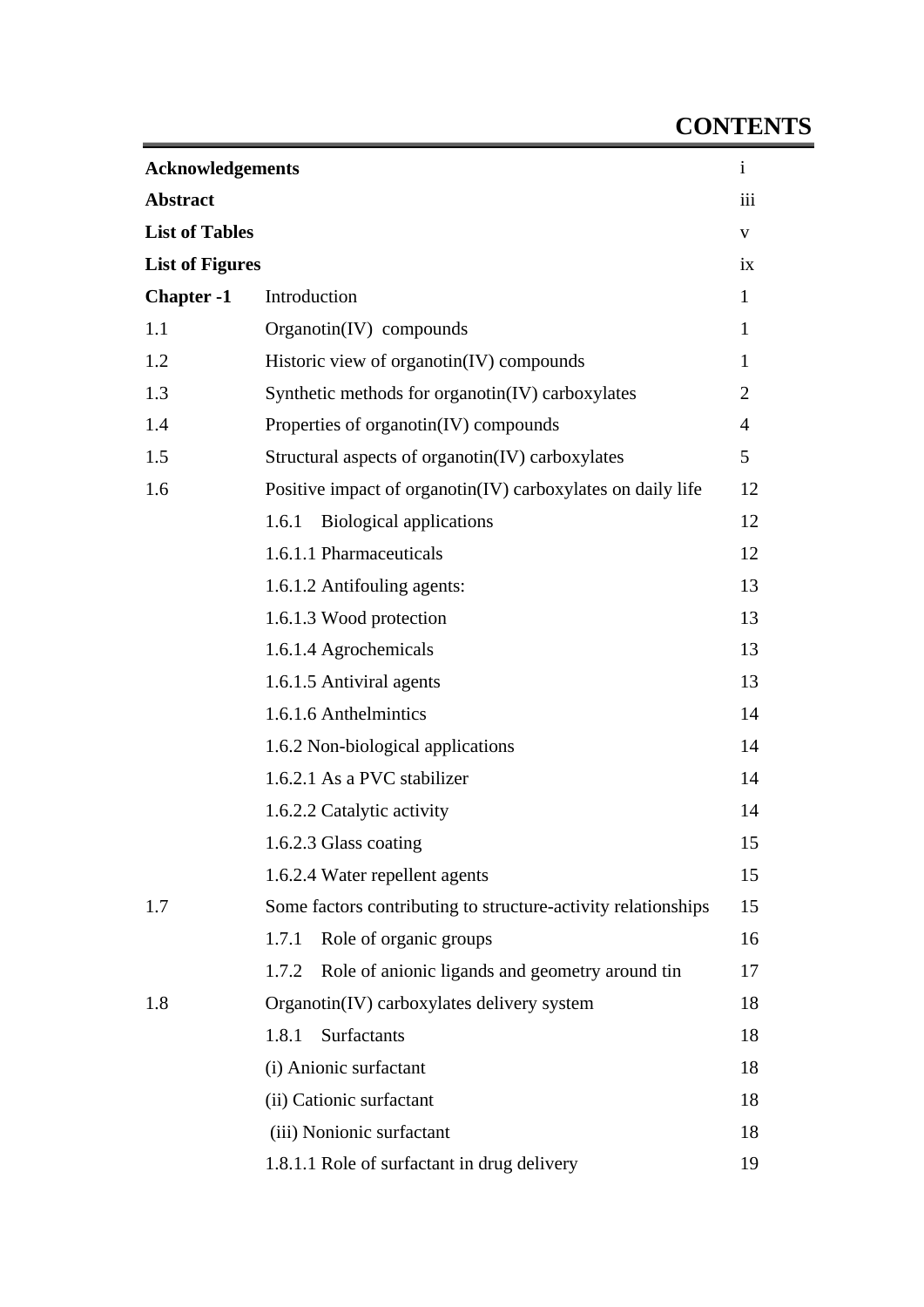|                  | 1.8.1.2 Cell membrane structure                         | 20  |
|------------------|---------------------------------------------------------|-----|
|                  | <b>References</b>                                       | 23  |
| <b>Chapter-2</b> | Experimental                                            | 30  |
| 2.1              | Materials                                               | 30  |
| 2.2              | Instrumentation                                         | 30  |
| 2.3              | General procedure for synthesis of carboxylic acids     | 31  |
|                  | General procedure for synthesis of schiff base<br>2.3.1 | 32  |
| 2.4              | Synthesis of organotin(IV) complexes                    | 36  |
|                  | From organotin(IV) chloride<br>2.4.1                    | 36  |
|                  | From organotin $(IV)$ oxide<br>2.4.2                    | 36  |
| 2.5              | Antifungal activity                                     | 53  |
| 2.6              | Antibacterial activity                                  | 53  |
| 2.7              | Antiviral study                                         | 54  |
| 2.8              | Drug delivery system                                    | 54  |
|                  | <b>References</b>                                       | 56  |
| <b>Chapter-3</b> | <b>Results and Discussion</b>                           | 57  |
| 3.1              | Synthesis of organotin(IV) complexes                    | 57  |
| 3.2              | FT-IR spectroscopy                                      | 57  |
| 3.3              | NMR spectroscopy                                        | 65  |
|                  | <sup>1</sup> H NMR spectroscopy<br>3.3.1                | 65  |
|                  | $13$ C NMR spectroscopy<br>3.3.2                        | 76  |
|                  | $119$ Sn NMR spectroscopy<br>3.3.3                      | 77  |
| 3.4              | Mass spectrometry                                       | 90  |
| 3.5              | <b>Biological activity</b>                              | 103 |
|                  | Antibacterial activity<br>3.5.1                         | 103 |
|                  | Antifungal activity<br>3.5.2                            | 108 |
| 3.6              | <b>Antiviral studies</b>                                | 113 |
| 3.7              | Surfactant-organotin(IV) carboxylate interaction study  | 117 |
|                  | Conductometry<br>3.7.1                                  | 117 |
|                  | Electronic absorption spectra of the complexes<br>3.7.2 | 121 |
|                  | 3.7.3<br>Fluorescence spectroscopy                      | 139 |
| 3.8              | Thermal studies                                         | 150 |
|                  | <b>References</b>                                       | 159 |